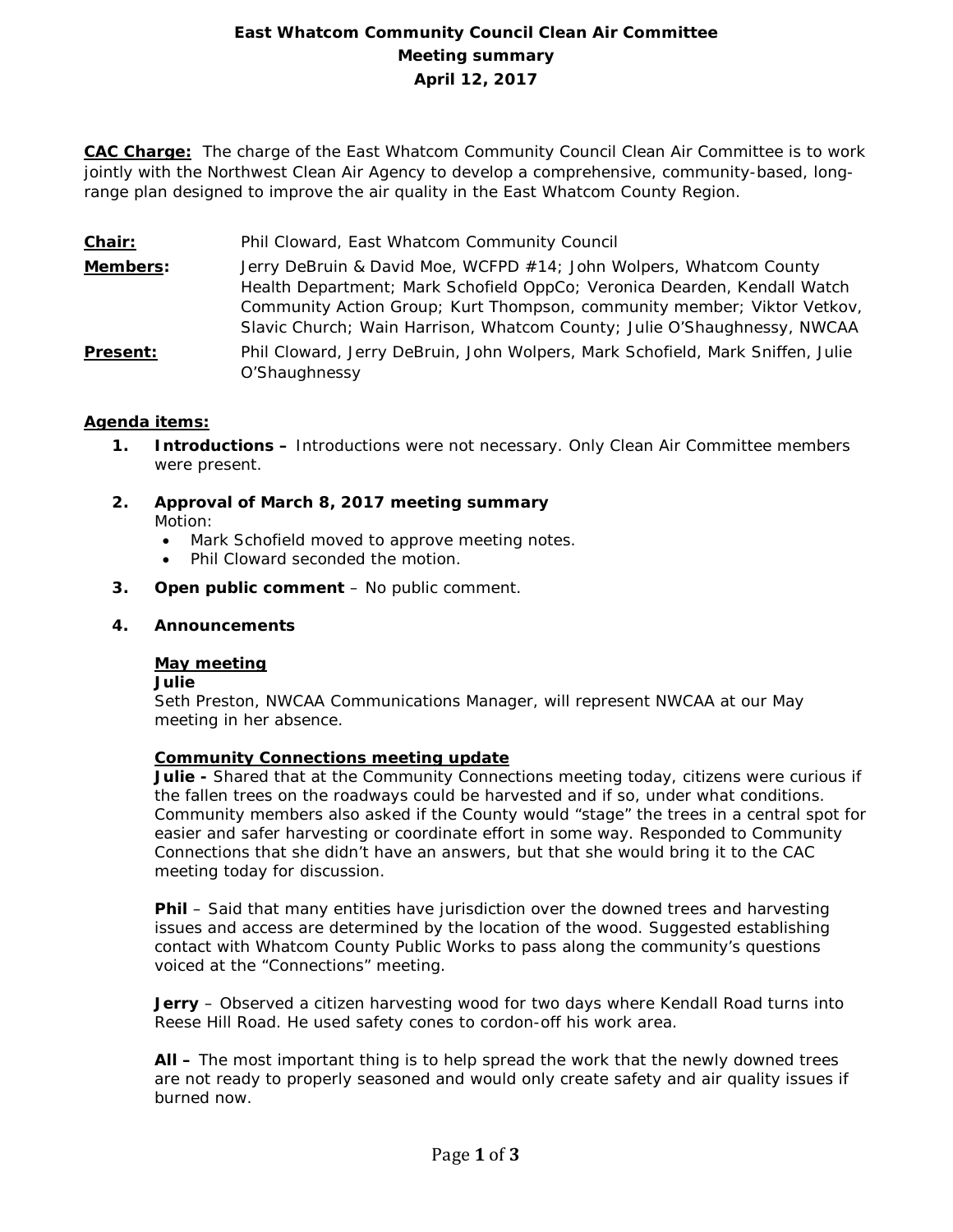**Mark –** Added that LIHEAP eligible residents who have less than a 10-day supply of wood are eligible for crisis assistance appointments to help residents bridge heating seasons.

**Julie –** Suggested sharing the availability of LIHEAP crisis assistance at the next Community Connections meeting.

**Phil & John –** Suggested contacting Joe Rutan at Whatcom County Public Works, to pass along the wood salvaging questions raised by local residents.

**Julie –** Will make the follow-up call to Rutan.

**Julie** – Several other issues brought up at the Community Connections meeting were questions about proper heat-pump sizing and the quality of pressed-logs, both acquired through either the change-out program or the energy assistance program. These comments along with previous comments about proper woodstove-sizing discussed at our last meeting make indicate that further discussions, fact-finding, and research is necessary.

**Mark & Julie –** Will schedule a follow-up meeting with Opportunity Council staff and program vendor(s) to further fact find, clearly define expectations, better understand how programs are coordinated (weatherization and change-outs), and make changes if and where necessary.

## **Welcome Mark Sniffen, new committee member**

**Mark Sniffen –** Whatcom County's new Fire Marshal, introduced himself to the committee and provided a brief history of his background and area of expertise (electrical for 16 years).

**Mark, Phil, Jerry, John, Julie** - The committee provided Mark Sniffen with a brief background of themselves and the stakeholder group they represent. They also welcomed Mark to the group and stated that they look forward to working with him.

## **Wood-heating season monitoring data**

**Julie –** Proudly announced that this wood-heating season (October 1-March 31) had ZERO days that were in the "unhealthy" range, even with the harsh, long winter we experienced!!

# **5. Residential wood sheds; construction & delivery update**

**Phil –** Provided Sniffen with an overview of the wood shed program prior to providing a program update to the committee.

Five sheds were recently delivered leaving approximately 15 sheds to complete the project.

# **6. Biomass committee update**

**Phil –** Said that continued progress is underway. The wood bank area has been identified as has a spot to temporarily store the wood. We also met with the Lehigh Cement, owner of the 40 light-industrial acres, and they view the project favorably. The next step will be to meet with the Port of Bellingham and the Woodland Coop and Biomass Committee of the East Whatcom Community Council to confirm a wood-storage area and production plant that would be in the form of pellets, bricks, wood chips, and possibly a cogen plant. Another component of the project is looking at converting some of the current propane heating systems to biomass.

A major benefit will be the estimated ten, living-wage jobs resulting from this project.